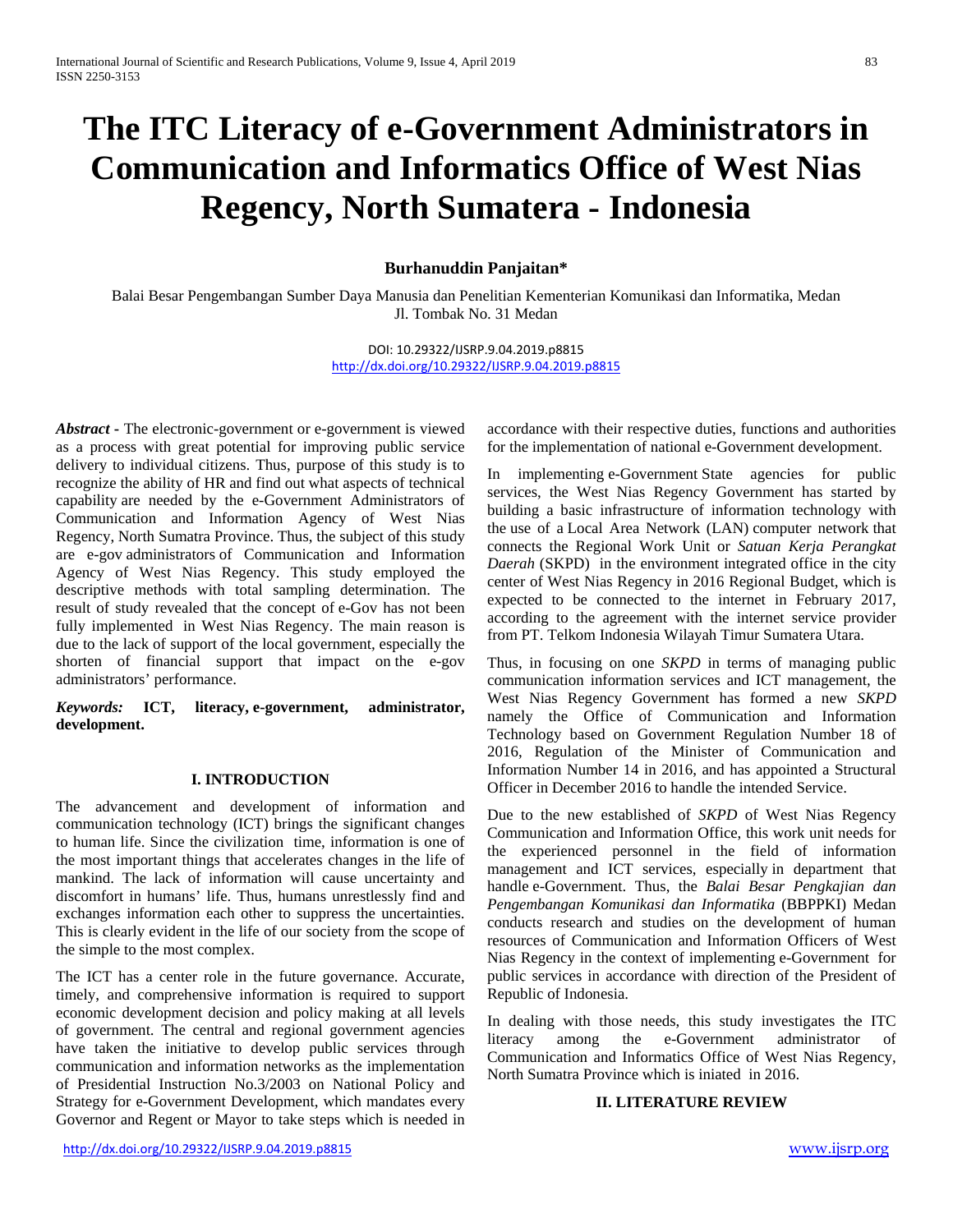The term of electronic-Government or known as *e-Gov* was officially introduced to public administration through the Presidential Instruction No. 6/2001 regarding ICT (in Indonesian, *Telematika*) to support the good governance. E-gov is one of the good governance tools to provide new insights related to accountability. It should be manifested by provides 'access' to outsiders or citizen for what is being done. In fact, in certain sectors, it also includes free access to participating in the planning, implementation, and evaluation. When there is no access, then the government is considered as not accountable (Son in Huda and Yunas, 2016:98).

The development of e-Government is part of the efforts to set up structure, system, and administration which is efficient, effective, transparently, and accountable. It is essential to be supported by capable human resources, good management systems, processes, and controlling systems. The main challenges in the development of e-Government lie in the non-technical aspect, particularly planning. However, the lack of ICT Human Resources has caused ICT to put in a low priority. (Salahuddin and Rusli, 2005:8)

Studies on e-gov in several regions of Indonesia revealed that the government officials reluctant to do the task online for they prefer the traditional way. Bastian (2003) suggested that the Indonesian government must learn from the causes of the failure of e-government in some countries due to several factors, namely: the unpreparedness of human resources, information technology infrastructure, and lack of attention from the stakeholders.

Wahid (2008:39) recognizes the disparity in e-government implementation among the regencies or cities in Indonesia. Furthermore, the reasons are including management, infrastructure, and human factors that vary across this large and heterogeneous country. From 456 of regencies and cities websites, 66.9% of them has their own website and were in operations, while other were either still embedded into website of province, not found, or inaccessible. Hermana et.al. (2012:196) found that out of total 443 local governments in Indonesia that already have official websites, only 374 website that are accessible at the time. Moreover, important issues in financial management in Indonesia is transparency and public accountability.

In 2015, an evaluation to 32 regional and city official website in Indonesia also revealed the similar result. Public Administration Reform for better, faster, and more transparency of public service by implementing e-Gov in Indonesia is still running slowly and the cities government seems to be focus on the business service and finance transparency rather than other services. (Prahono and Elidjen, 2015: 32).

#### **III. METHOD**

This study use *Cross-sectional design* that performs for one period of study. (Singelton, et.al, 2008:237). Location of study This research is located in West Nias Regency, North Sumatra Province, Indonesia. The objective of study is to map the e-Government administrators' capability that consist of:

- a. Sociodemographic and psychographic aspects, such as age, gender, education, income, and interest in information and technology;
- b. Professional background and experience, such as background of public relations education, length of work, technical skills of information and technology possessed;
- c. Worldview dimensions that consist of attitudes, values and beliefs in the internet and e-Government
- d. Understanding of the code of ethics and professional rules with dimensions that consist of the presence or absence of professional rules and codes of ethics applied in e-Government, social responsibility;
- e. The communicators authority in the organization, that consist of resilience, problem solving, and decision making.

The respondents of this study were the administrators of e-Government in the Office of Communication and Information of West Nias Regency, North Sumatra Province. The sampling technique used is total sampling.

Data were categorized into primary and secondary data. The primary data was obtained through the Questionnaires and indepth interviews, while the secondary data was collected from the observations concerning the e-Government in the West Nias Regency Information and Communication Agency.

## **IV. RESULTS AND DISCUSSION**

## **4.1 Description of** *e-Government* **in West Nias Regency**

In the framework of implementing e-Government of State administrators for public services in accordance with the direction of the President of the Republic of Indonesia, the West Nias Regency Government has started to build a basic information technology infrastructure with the construction of a Local Area Network (LAN) that connects all Regional Work Units (SKPD) in integrated office environments in the city center of West Nias Regency for Regional Budget 2016, which is expected to be connected to the internet in February 2017, in line with the agreement with the internet service providers from PT. Telkom Indonesia Eastern Region of North Sumatra.

Related to the above matter, in focusing on one SKPD in terms of managing public communication information services and ICT management, the West Nias Regency Government has formed a new *SKPD* namely the Office of Communication and Information Technology based on Government Regulation No. 18 of 2016, Regulation of the Minister of Communication and Information No. 14 In 2016, and has appointed a Structural Officer at the end of December 2016 to handle the intended Service.

To follow up on the operation of the network that was completed at the end of 2016, the West Nias Regency Government has limited human resources ( HR) that are skilled and trained as network administrators, limited budgets for training as government service application administrators developed by the Ministry of Communication and Informatics, limited funding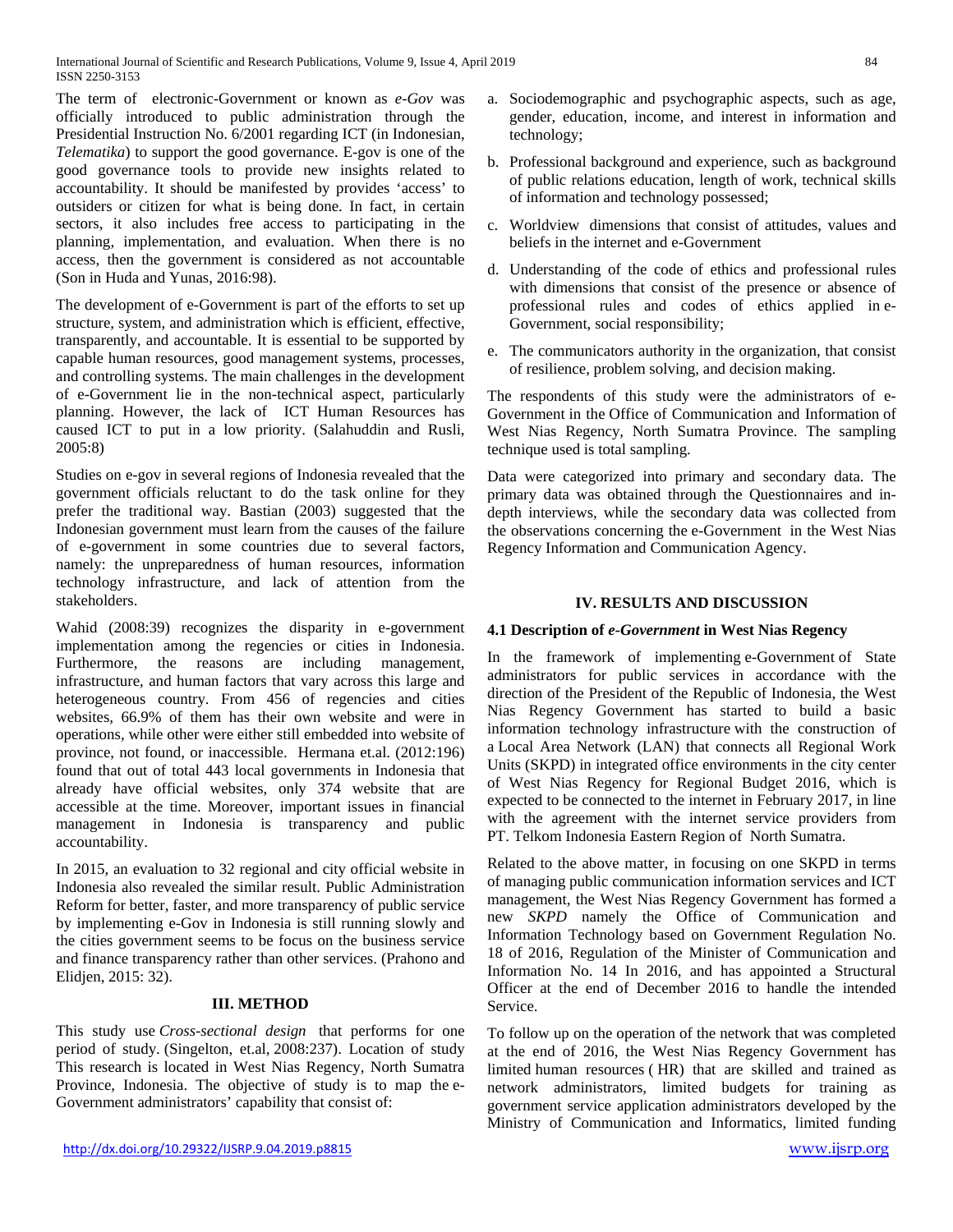International Journal of Scientific and Research Publications, Volume 9, Issue 4, April 2019 85 ISSN 2250-3153

sources to do a variety of specific applications in some Regional Work Units (SKPD) and limited funds to send *State Civil Apparatus* (ASN) to participate in various *Diklat/Bimtek* with various training providers.

Therefore, the Government of West Nias pleaded for the Ministry of Communications and Information Technology to provide assistance, facilitate and provide training as Network Administrator and Training of Trainer to the ASN of the Office of Communications and Information Technology West Nias in particular fields handle the e-Government in Training and Bimtek held in 2017 both held directly at the Directorate of *e-Government,* as well as training held by the Education and Training Center under the Coordination of the Ministry of Communication and Information.

## **4.2 Analysis of the Results of E-Government Mapping in West Nias Regency, North Sumatra Province**

#### **1. Sociodemographic and Psychographic Aspects**

The establishment of the agency that manages the Electronic Data (PDE), especially those who responsible for managing e-Government in West Nias Regency still less experienced. In the framework of the implementation of e-Government agencies for public services, the West Nias Regency Government has build a basic infrastructure of information technology with the construction of a computer Local Area Network (LAN) that connects all *Regional Work Units* (SKPD) in office environments integrated in the city center of West Nias Regency for 2016 regional budget (APBD), which is expected to be connected to the internet in February 2017. This was based upon the agreement with the internet service providers from PT. Telkom Indonesia Eastern Region of North Sumatra.

In accommodate this work, the West Nias Regency government experienced a situation of unpreparedness both infrastructure and superstructure. This is because the penetration of information technology, especially the internet in West Nias Regency is still very low. Not only the general public, but many government officials are unproficient in mastering information technology (IT).

In analysis that discusses sociodemographic and psychographic aspects, it is revealed that the logical consequence is the lack of preparedness of the West Nias Regency government apparatus in implementing Presidential Instruction No. 3 of 2003 concerning e-Government development proven in quantitative facts (statistics) obtained by BBP SDMP Medan researchers in distributing questionnaires to 3 (three) e-Government Administrators, because only three people are currently managing e-Government in Communication and Information Agency of West Nias Regency, which was the location of the study, where the three e-Government Administrators were men. The detail findings are as follows:

Table 1. The age of *e-Government* Administrators

| 19 to 24   |   | 33,3 |
|------------|---|------|
| 25 to 30   |   |      |
| 31 to 37   |   |      |
| 38 to 43   |   | 33,3 |
| > 43       |   | 33,3 |
| Total      | 3 | 100  |
| $=$ 3<br>n |   |      |

The table above shows that the three e-Government Administrators who are working at the West Nias Regency Communication and Information Agency are in a relatively productive age.

Table 2. The last education

| Education          | Frequency $(F)$ | Percentage $(\%)$ |
|--------------------|-----------------|-------------------|
| Senior High School |                 |                   |
| Diploma            |                 |                   |
| <b>Bachelor</b>    |                 | 33,33             |
| Postgraduate       | 2               | 66,67             |
| Total              |                 | 100               |
| $n = 3$ .          |                 |                   |

The table above shows that the *e-Government* administrator in Communication and Information Agency of West Nias Regency have completed their undergraduate education, in fact 2 of them have completed Postgraduate (S2).

Table 3. ICT interesting level

| <b>ICT</b> Interest | Frequency $(F)$ | Percentage $(\%)$ |
|---------------------|-----------------|-------------------|
| very interested     |                 | 66,67             |
| interested          |                 | 33,33             |
| less interested     |                 |                   |
| uniterested         |                 |                   |
| Total               | 3               | 100               |
| $n = 3$             |                 |                   |

The administrators of e-Government in Communication and Information Agency of West Nias have high interest in ICT. This is evident from the results of the study that two respondents admitted that they were very interested in ICT. This high level of interest in ICT should be reflected in their intensity in accessing the internet for the week. Moreover, most of e-Government Administrators are categorized as high user (two persons), while the rest is middle user (1 person).

In improving the skills and abilities of e-Government Administrators, all of the respondents admitted that the books were useful to be used as a reference. All of e-Government Administrators claimed to buy books and magazines to increase their knowledge.

## **2. The professional background and communicator experience**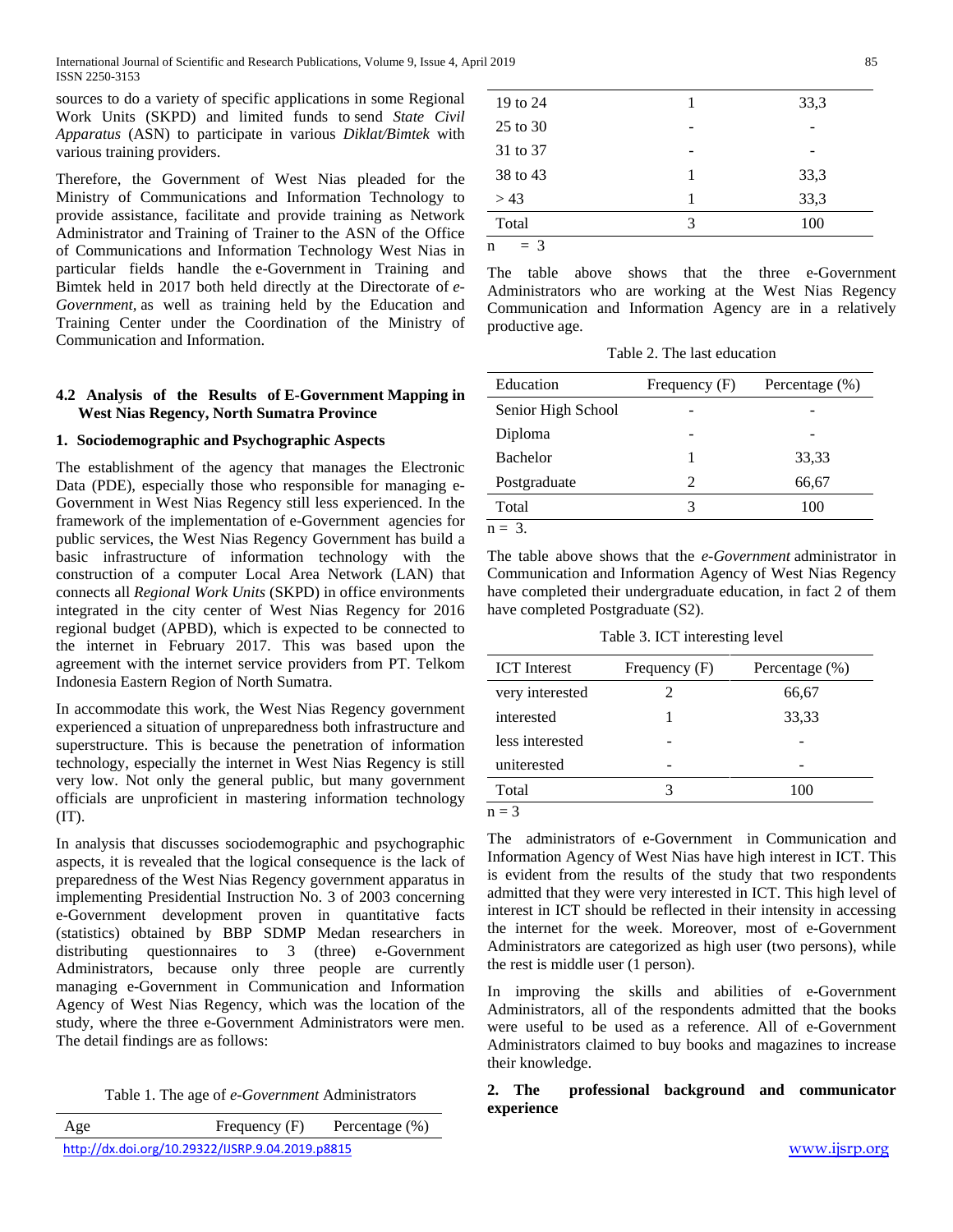International Journal of Scientific and Research Publications, Volume 9, Issue 4, April 2019 86 ISSN 2250-3153

a. Public Relations Education

It has been mentioned in the previous section that the qualifications of the work of Administrators of e-Government are basically very related to the basic functions of public relations, and many PDE agencies are under the Office of Communication and Information.

Of the three respondents who managing the e-Government in West Nias Regency, only one person has a public relations education qualification, and the remaining two people do not have a public relations education background.

b. Information and Technology IT Education

Likewise the educational qualifications in the field of IT, ideally the management of *e-Government* has an educational background in the field of IT, because their work is closely related to technical issues in the field of Information Technology (IT).

The results of study shows that all e-Government Administrators of West Nias Regency have the adequate IT education and qualification. Two of the adminstrators had the IT skill from formal education, and the rest admitted that he received the education through trainings and workshops.

c. Working period as e-Government Administrator

As mentioned in previous section, that the implementation e-Government has been started since 2003. However, this study reveals that most of e-Government Administrators in West Nias Regency stated that they are not so familiary to their tasks. They added that they had only worked as IT Administrators in their work environment for approximately 6 months.

d. Mastery of supporting software

Mastery of various softwares or application programs that are very closely related to the appearance of a website is very important, because it involves the task of an e-Government administrators where one of them is trying to build a website that has interesting, informative features and can introduce all potential in the district. West Nias which has a website .

From the research that has been done obtained data that the quality and competence of the Administrators of e-Government at the Office of Communication and Information of the West Nias Province Regency was not good enough. This is proven by the fact that respondents are generally less knowledgeable and capable of using some software that is important in creating and maintaining a website .

e. Other Technical Skills

In the level of other technical skills, the researchers try to find out how other abilities or technical skills possessed by respondents in supporting their work.

1) Video editing skill

As the technical category in the video editing skills, the results shows that all respondents stated that they did not have the skills in video editing at all to support their work.

2) Animation Skills

In animation skill category, the result shows that all respondents stated that they did not have the animation skills to support their work.

3) Photography Skills

The photography skill is also not possessed by the respondents. The results of the questionnaire distribution shows that two of respondents stated that they did not have skills in the field of photography, only one person said that he had skills in the field of photography as supporting their work.

e. Updating Website Content

The regular updates of website content is a very necessary task in managing website content. This tasks is to maintain the webcontent is fresh or "unexpire". The e-Government administrators should find the related material from the contents of the website from the local government, especially from the Office of Information and Communication Technology.

Material that is always up to date will be able to attract the users to always access the website so that they don't miss out on information.

The results of the study shows that the website Administrators in Information and Communication Agency of the West Nias Regency are not regularly in updating website content. It is done only when it is necessary and if there is the latest material / information to submit. Moreover, the content and the features and appearance of the website should be improved. This website does not provide interactive facilities and has no discussion space and input from website users, thus it is not interesting for public to visit.

#### **3. Worldview**

Concerning the worldview, an overview of how an Administrators' view and comprehend the e-Government. The view and comprehension of the concept of e-Government is very important, because it is a foundation for the conceptual frame of the Administrators in carrying out their work professionally and responsibly.

The result of study shows that two of *e-Government* administrators claimed not possess the knowledge of the e-Government concept, while the rest admitted that he has the e-Government concept.

## **4. Understanding of professional codes of ethics and rules**

a . The established professional rules in the work environment

Professional rules in the form of Standards Operational Procedures or regulations are guidelines for Administrators in managing the e-Government. The results of the study revealed that all of the respondents admitted that the institutions they working on has no clear professional rules as guidelines to follows.

b . Code of Ethics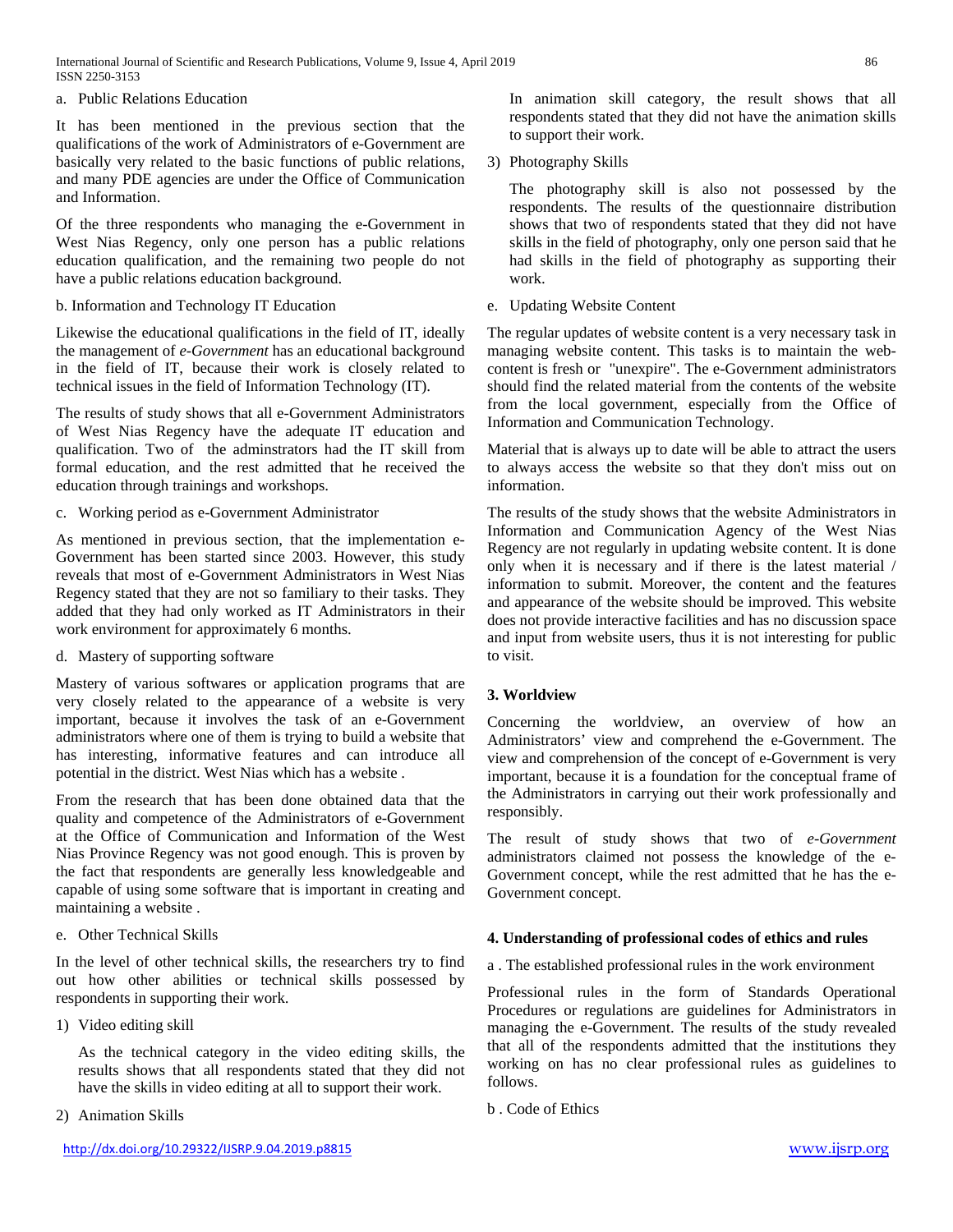The code of ethics is important in guiding the e-gov Administrators to work together in a team. The absent of working code of ethic may lead the administrator to work in unclear area of responsibility in managing the website. However, the results of the study showed that all e-Government Administrators claimed possessed the code of ethics in their working environment.

## **5. Organizational structure**

In this section, the study was focused on looking at how the pattern of work relations and hierarchy between staff working as Administrators of e-Government in Information and Communication Agency of the West Nias Regency. The important points in this section are as follows:

a. Work incentives

This section aimed to recognize whether the Administrators were staying at work, especially when managing and update the website contents. Did they given a certain stimulus, in the form of incentives excluded the basic salary? For working behind a computer screen in a relatively long duration and is quite weary, for example due to radiation computer screens to improper sitting positions may cause the workplace accidents. The respondents admittance implied that the incentive was not a standard procedure. All of respondents stated that they had never received an incentive as long as they works to update the the website contents in long hours.

b. Intensity in Facing Working Problems

Facing the problems is part of ITC works. The e-Government administrators also face the working problems, both concerning the technical matters, for i.e website contents and appearance to procedural things. The e-Government Administrators claimed that they were too often facing the obstacles or problems in their work. In the term of problem solving, two of respondents admitted discuss it with the team, while one respondent stated completing it by submitting the matters to the head office.

c. Policy on the Website Content

Content is primarily determine the appearance of any websites and their impact on users. Concerning the policy of website contents, two of respondents admitted that the policy regarding the content and features on the website is under the direct control of the Information and Communication Agency Office of West Nias Regency, while one respondent admitted that the policy regarding manage website content was determined through direct instructions from the District Government Official. However, all policies regarding the material and contents of the websites are specified unregularly.

Finally in completing these results, this study also held and interview with th Head of e-Government of West Nias Regency and the Head of e-Government Organizing Department. The interviews concludes that:

1. Communication and Informatics Office of West Nias Regencey was established in January 2017. Previously, the West Nias Regency collaborated with Transportation Agency in managed its website. This govermental official website provided the practical information and content for the users. However the support of West Nias government in promoting the effectiveness of information publication via the internet is still considered unadequately. However, the West Nias Regency Government has initiated to continue the effectiveness of information publication through technology. In 2016, a the West Nias Regency Government network has been installed. The Office of Communication and Informatics of West Nias Regency has links the SKPD agencies in terms of information distribution, but for now, they still limited to several SKPDs, in West Nias Regency Government.

- 2. Concerning the structure and working relationship pattern is still unclear. The interviewee suppose an improvement in the future. The Communication and Informatics Office will be used as an information center and internet technology-based information center in West Nias Regency government. There are still many obstacles faced in working relationships due to the internet network, this is the main factor that slowing the public relations tasks.
- 3. The head of West Nias Regency also promised to improve IT structure, thus the implementation of e-Government program can be implemented properly.
- 4. Aside from the technical constraints the Communication and Informatics Office of West Nias Regency also experiences obstacles in the field of HR to manage the network. The efforts have been made to request additional employees with an IT education background to the West Nias District Head, but until now it has not been fulfilled because Other SKPDs also desperately need employees who have IT education backgrounds, so that there are scrambling between existing SKPDs if there is an addition to an employee with an IT education background.
- 5. In dealing with the problems, an adequate budget is needed. The West Nias as a newly formed SKPD has a limited budget to carry out e-Government.

The results of the interview above have a close relationship with the research through the distribution of questionnaires that have been carried out on the Administrators of e-Government in West Nias Regency, which is mutually supporting and complementing one another.

## **V. CONCLUSIONS**

The concept of e-Government which has been initiated since 2001 the period of Abdurrahman Wahid by issuing Presidential Instruction No. 6, 2001 regarding the construction and utilization of telecommunications in Indonesia, and was followed up by the next Megawati government by issuing Presidential Instruction no. 3 2003 June 9, 2003 on policies and strategies for developing e-Government is something that has been running for a long time but has not been fully implemented by the local nor central